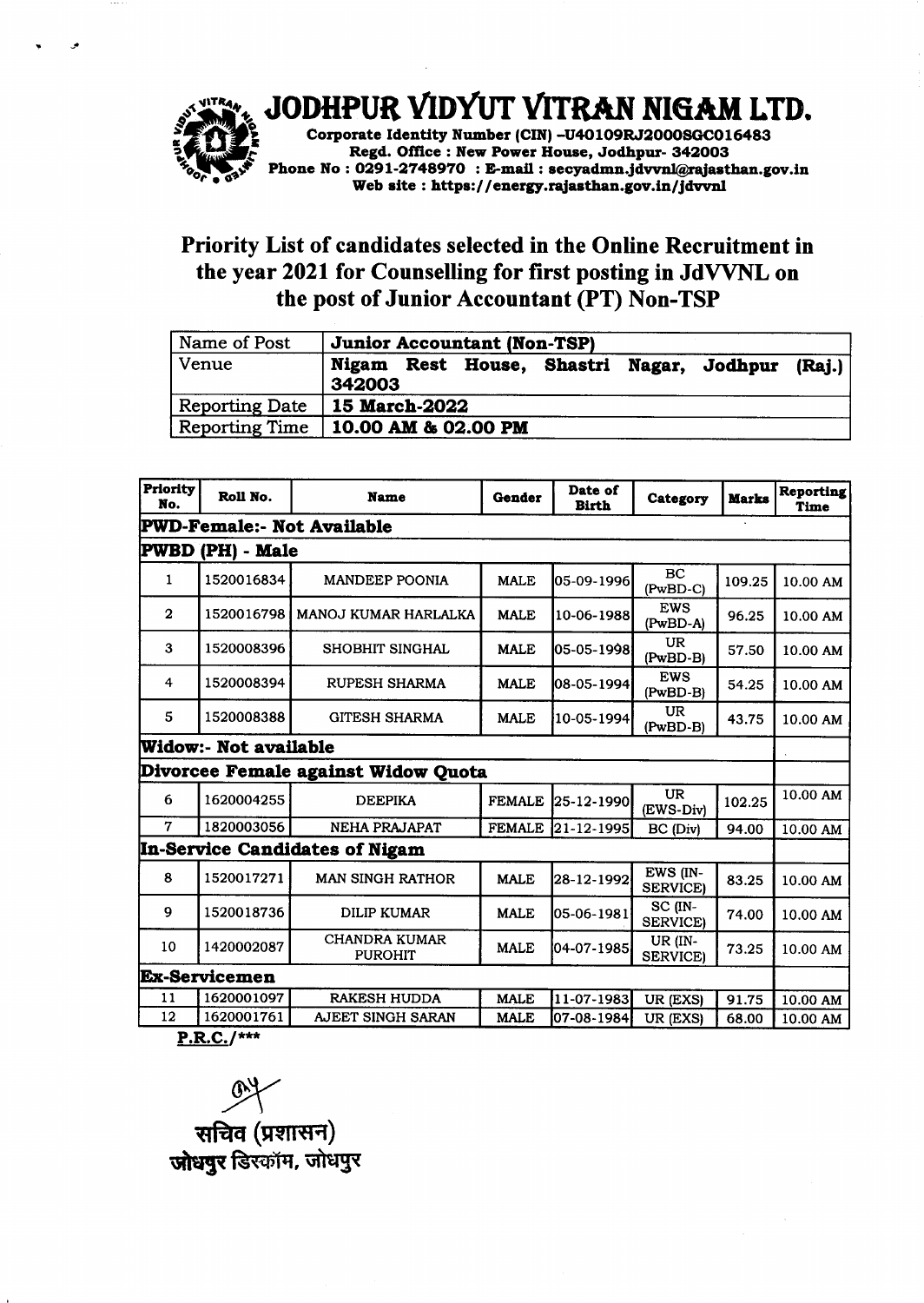| 13     |                             | 1620004189 SHRWAN SINGH CHOUHAN        | <b>MALE</b>   | 07-09-1987         | UR (EXS)        | 59.00  | 10.00 AM |
|--------|-----------------------------|----------------------------------------|---------------|--------------------|-----------------|--------|----------|
| 14     | 1620003404                  | <b>SOHAN LAL</b>                       | <b>MALE</b>   | 31-12-1986         | BC (EXS)        | 54.00  | 10.00 AM |
| 15     | 2020000350                  | RAMENDRA SINGH                         | <b>MALE</b>   | 16-12-1987         | BC (EXS)        | 45.75  | 10.00 AM |
| Female |                             |                                        |               |                    |                 |        |          |
| 16     | 1920000024                  | <b>SUMAN</b>                           |               | FEMALE 10-10-1995  | UR (BC)         | 145.50 | 10.00 AM |
| 17     | 1520013277                  | BHUMIKA SHARMA                         |               | FEMALE 19-11-1992  | UR              | 128.50 | 10.00 AM |
| 18     | 1520024662                  | APURVA AGARWAL                         |               | FEMALE 20-11-1997  | UR              | 127.50 | 10.00 AM |
| 19     | 1520008122                  | <b>AVNEET KAUR</b>                     |               | FEMALE 02-07-1996  | UR              | 127.00 | 10.00 AM |
| 20     | 1620000166                  | SMITA RAWAT                            |               | FEMALE 04-10-1984  | UR              | 126.25 | 10.00 AM |
| 21     | 1820002487                  | NEELAM CHOUDHARY                       |               | FEMALE 30-04-1993  | BC              | 126.25 | 10.00 AM |
| 22     | 1420003515                  | <b>SONU SUTHAR</b>                     |               | FEMALE 12-03-1995  | BC              | 126.00 | 10.00 AM |
| 23     | 1520023275                  | KAVITA DEVJANI                         |               | FEMALE 31-10-1996  | <b>EWS</b>      | 122.75 | 10.00 AM |
| 24     | 1220001156                  | SONIYA CHUNDAWAT                       |               | FEMALE  08-07-1993 | <b>SC</b>       | 107.50 | 10.00 AM |
| 25     | 1220002472                  | DEEPIKA SANKHALA                       |               | FEMALE 31-07-1994  | SC              | 102.50 | 10.00 AM |
| 26     | 1520013562                  | PRIYANKA MEENA                         | <b>FEMALE</b> | 06-08-1995         | <b>ST</b>       | 84.00  | 10.00 AM |
|        | <b>Remaining Candidates</b> |                                        |               |                    |                 |        |          |
| 27     | 2020000012                  | <b>SUMIT BISHNOI</b>                   | <b>MALE</b>   | 06-02-1997         | UR (BC)         | 143.50 | 02.00 PM |
| 28     | 1820002947                  | SAILESH KUMAR SHARMA                   | <b>MALE</b>   | 01-08-1994         | <b>UR</b>       | 143.25 | 02.00 PM |
| 29     | 1420003200                  | <b>MUKESH KUMAR</b>                    | <b>MALE</b>   | 05-03-1995         | UR (BC)         | 142.00 | 02.00 PM |
| 30     | 1420003528                  | RAHUL AGARWAL                          | <b>MALE</b>   | 13-05-1996         | UR (EWS)        | 141.25 | 02.00 PM |
| 31     | 1420003193                  | <b>MANOJ KUMAR</b>                     | <b>MALE</b>   | 10-07-1991         | UR (BC)         | 141.00 | 02.00 PM |
| 32     | 1220002431                  | KULDEEP SOLANKI                        | <b>MALE</b>   | 11-01-1992         | <b>UR</b>       | 135.50 | 02.00 PM |
| 33     | 1420003107                  | DHARM PAL                              | <b>MALE</b>   | 12-05-1995         | UR (SC)         | 135.00 | 02.00 PM |
| 34     | 1420003403                  | NAWRATAN SHARMA                        | <b>MALE</b>   | 29-01-1992         | UR              | 134.75 | 02.00 PM |
| 35     | 1620001554                  | ABHISHEK SONI                          | MALE          | 20-10-1992         | UR (BC)         | 133.75 | 02.00 PM |
| 36     | 1420002693                  | <b>BAJRAG LAL ROJH</b>                 | <b>MALE</b>   | 08-07-1996         | BC              | 133.75 | 02.00 PM |
| 37     | 1620001582                  | VAIBHAV SHARMA                         | <b>MALE</b>   | 19-09-1998         | BC              | 131.75 | 02.00 PM |
| 38     | 1620000074                  | VINOD PANWAR                           | <b>MALE</b>   | 28-08-1994         | BC              | 128.00 | 02.00 PM |
| 39     | 1220001800                  | <b>JAI SINGH KHAROL</b>                | <b>MALE</b>   | 22-01-1999         | BC              | 127.25 | 02.00 PM |
| 40     | 1520013068                  | KESHARI CHAND SEVADA                   | <b>MALE</b>   | 05-01-1994         | <b>EWS</b>      | 126.75 | 02.00 PM |
| 41     | 1620003617                  | GAURAV BIJAWAT                         | <b>MALE</b>   | 27-09-1993         | $\overline{SC}$ | 117.75 | 02.00 PM |
| 42     | 2020000675                  | <b>AKASH GURJAR</b>                    | <b>MALE</b>   | 01-09-1996         | MBC             | 117.75 | 02.00 PM |
| 43     | 1520015959                  | <b>MAHENDRA SINGH</b><br><b>GURJAR</b> | MALE          | 08-12-1996         | MBC             | 109.25 | 02.00 PM |
| 44     | 1520022712                  | <b>BALKRISHAN JEENGAR</b>              | MALE          | 02-07-1987         | <b>SC</b>       | 103.00 | 02.00 PM |
| 45     | 1520015848                  | <b>ISHWAR MEGWAL</b>                   | MALE          | 23-08-1990         | <b>SC</b>       | 102.75 | 02.00 PM |
| 46     | 1520005566                  | <b>HIMANSHU KHINCHI</b>                | <b>MALE</b>   | 03-11-1997         | <b>SC</b>       | 102.50 | 02.00 PM |
| 47     | 1620000673                  | KALPESH MEENA                          | <b>MALE</b>   | 09-09-1993         | <b>ST</b>       | 90.75  | 02.00 PM |
| 48     | 1720000767                  | <b>VIMALKESH MEENA</b>                 | <b>MALE</b>   | 04-06-1998         | <b>ST</b>       | 88.00  | 02.00 PM |
| 49     | 1520024878                  | MANOJ KUMAR MEENA                      | <b>MALE</b>   | 15-08-1996         | <b>ST</b>       | 86.75  | 02.00 PM |
| 50     | 1520012771                  | RAVI MEENA                             | <b>MALE</b>   | 09-01-1997         | ST              | 86.75  | 02.00 PM |
| 51     | 2020002013                  | NITIN MEENA                            | <b>MALE</b>   | 18-07-1996         | ST              | 86.00  | 02.00 PM |

 $\mathbb{R}$ 

SECRETARY (ADMN.)<br>JODHPUR DISCOM, JODHPUR सचिव (प्रशासन)<br>जोधपुर डिस्कॉम, जोधपुर

 $P.R.C.$ /\*\*\*

 $\rightarrow$